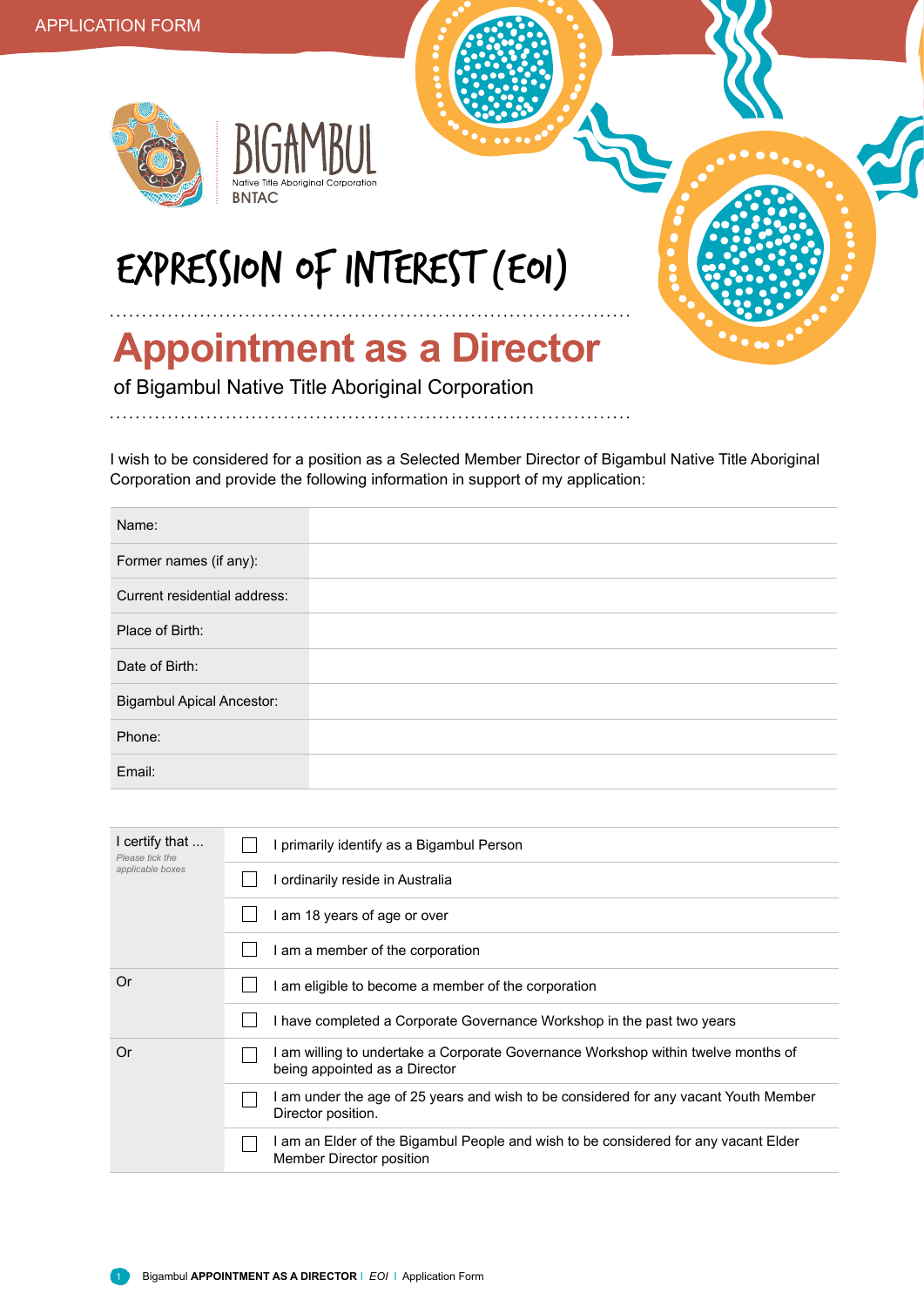

| I certify that<br>Please tick the<br>applicable boxes | I have not been convicted of a criminal offence during the past 5 years                                                                                                    |
|-------------------------------------------------------|----------------------------------------------------------------------------------------------------------------------------------------------------------------------------|
|                                                       | I am not disqualified from managing Aboriginal and Torres Strait Islander corporations<br>under Part 6 - 5 of the Corporations (Aboriginal and Torres Strait islander) Act |
|                                                       | I am not disqualified from being a responsible person under the Australian Charities<br>and Not-for-profits Commission Act.                                                |
|                                                       | I am a member of the corporation                                                                                                                                           |

I consent to be appointed as a Director of the Bigambul Native Title Aboriginal Corporation

| Signature |  |  |  |
|-----------|--|--|--|
| Date      |  |  |  |

*Please see next page to submit*